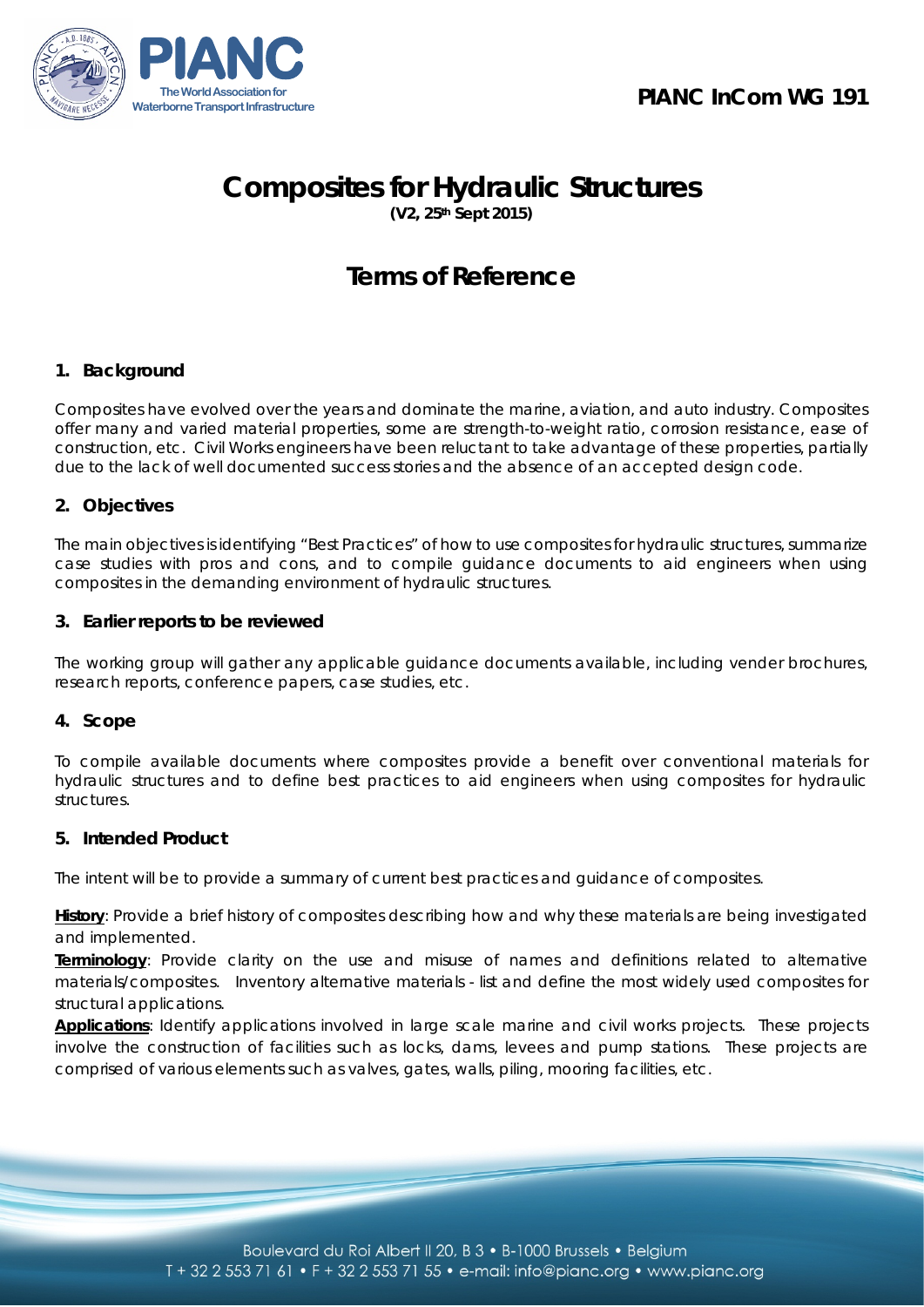These elements can be broken into three major categories as shown below for possible composite applications:

- A. Structural Elements/Systems These would be items fabricated from various composite shapes to erect a larger composite structure. These would be items such as gates, miter gates and valves. These items would be operable structures subject to large loads, submersion and extreme climate and environmental conditions.
- B. Hybrid Structural Elements/Systems These would be items similar to Structural Elements/Systems but would be a combination of traditional materials and composite materials.
- C. Coatings These would be items sprayed or glued to usually steel structures inhibit corrosion.
- D. Miscellaneous Items This would be items such as railings, gratings, ladders, etc. These items are not subject to extreme loadings but are subject to submersion and extreme climate and environmental conditions.

This WG report should focus primarily on Categories A, B, and C. Provide recommended materials and/or material combinations that could potentially be used for these categories. Provide repair schemes for damaged portions of composite structures.

#### **Pros and Cons**

List the major pros and cons of using composite materials. Provide examples and comparisons as needed to justify the pros and cons. Provide insight to the following topics:

**Durability** Weight **Strength Hardness** Friction and Wear Resistance Chemical Resistance Fire Resistance Impact Resistance Long Term Water Submersion Resistance Ultraviolet Resistance Fatigue Resistance Cavitation Resistance Cost Thermal Properties Moisture Uptake Methods of repair (Minor/Major) Material Advantages/Disadvantages Any other physical properties relevant to the products use in the marine/civil industry

#### **Fabrication**

Describe how the composite materials are fabricated and assembled. Discuss and describe the methods of material fabrication. Elaborate on the relevance of strand orientation. Describe the various connections between members. Elaborate on the advantages and disadvantages of the various connections.